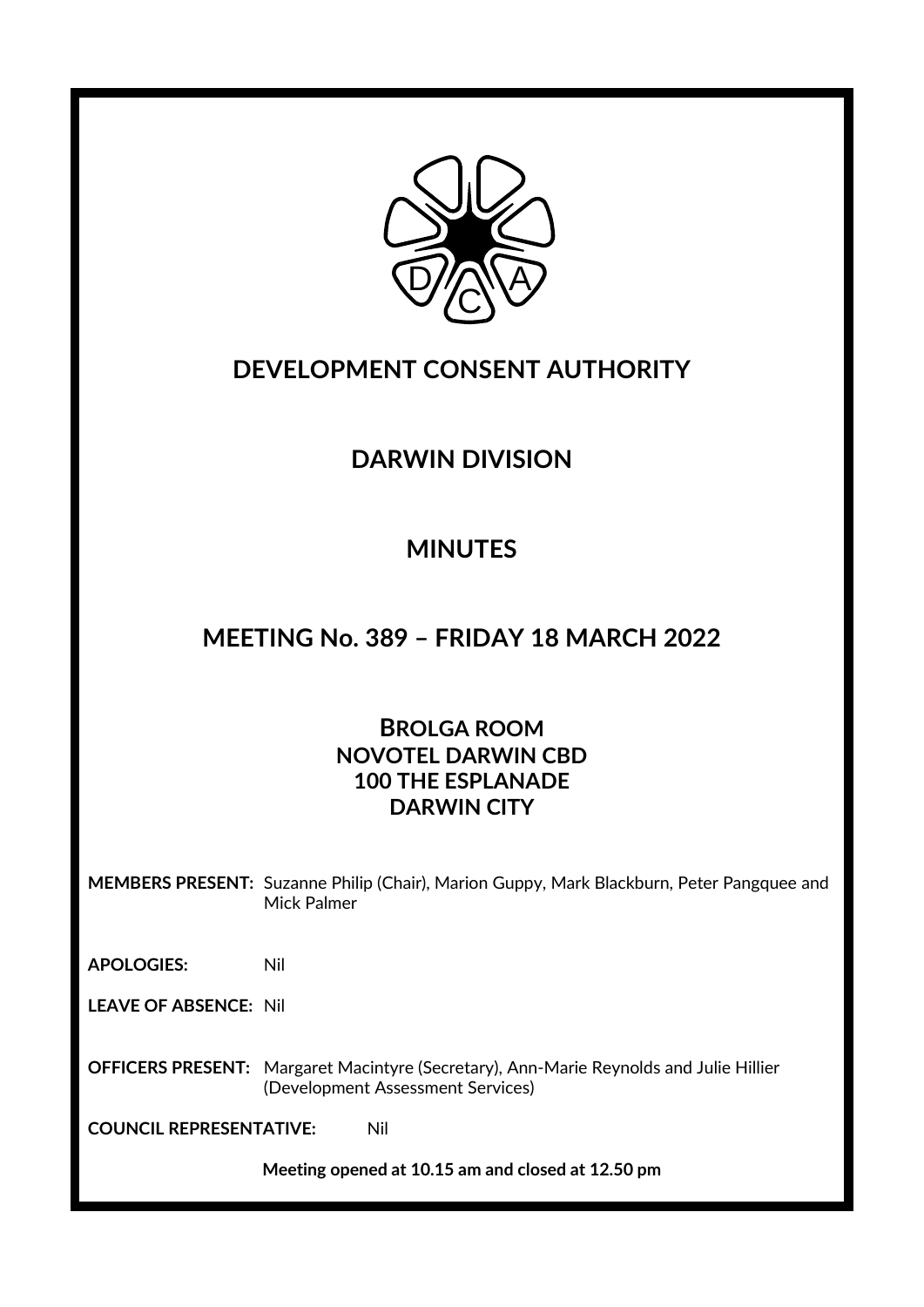**THE MINUTES RECORD OF THE EVIDENTIARY STAGE AND THE DELIBERATIVE STAGE ARE RECORDED SEPARATELY. THESE MINUTES RECORD THE DELIBERATIVE STAGE. THE TWO STAGES ARE GENERALLY HELD AT DIFFERENT TIMES DURING THE MEETING AND INVITEES ARE PRESENT FOR THE EVIDENTIARY STAGE ONLY.**

#### **ITEM 1 PA2022/0023 OFFICES, MEDICAL CLINIC (WITH ONE CONSULTING ROOM) AND CLUB IN AN EXISTING TWO-STOREY BUILDING**

#### **LOT 1723 (39) STUART HIGHWAY, STUART PARK, TOWN OF DARWIN APPLICANT** Cunnington Rosse Town Planning and Consulting

Applicant - Brad Cunnington (Cunnington Rosse Town Planning and Consulting) attended.

Submitter - Chandini Kumar and Simon Tonkin (via videolink) (MasterPlan) and Nigel Dwyer (Element Constructions) attended.

**RESOLVED** That, the Development Consent Authority approve a reduction in car parking numbers in accordance with Clause 5.2.4.2 (Reduction in Parking Requirements outside of Zone CB in Darwin), vary the requirements of Clauses 5.2.4.4 (Parking Layout), 5.2.5 (Loading Bays) and 5.5.3 (Commercial and Other Development in Zones HR, CV, CB, C, SC, TC, OR, CP, FD and T) of the Northern Territory Planning Scheme, and pursuant to section 53(a) of the *Planning Act 1999*, consent to the application to develop Lot 17223 (39) Stuart Highway, Stuart Park, Town of Darwin, for the purpose of club with ancillary office and medical clinic (one consulting room) in an existing two-storey building, subject to the following conditions: **13/22**

#### **CONDITIONS PRECEDENT**

- 1. Prior to the endorsement of plans and prior to commencement of works (including site preparation), amended plans to the satisfaction of the consent authority must be submitted to and approved by the consent authority. When approved, the plans will be endorsed and will then form part of the permit. The plans must be drawn to scale with dimensions and must be generally in accordance with the plans submitted with the application but modified to show:
- (a) the location of the medical consulting room used as part of the ancillary medical clinic.
- 2. Prior to the commencement of works (including site preparation), a Waste Management Plan demonstrating waste disposal, storage and removal in accordance with the City of Darwin's Waste Management Guidelines must be prepared and approved by the City of Darwin, to the satisfaction of the consent authority.

#### **GENERAL CONDITIONS**

3. The works carried out under this permit shall be in accordance with the drawings endorsed as forming part of this permit.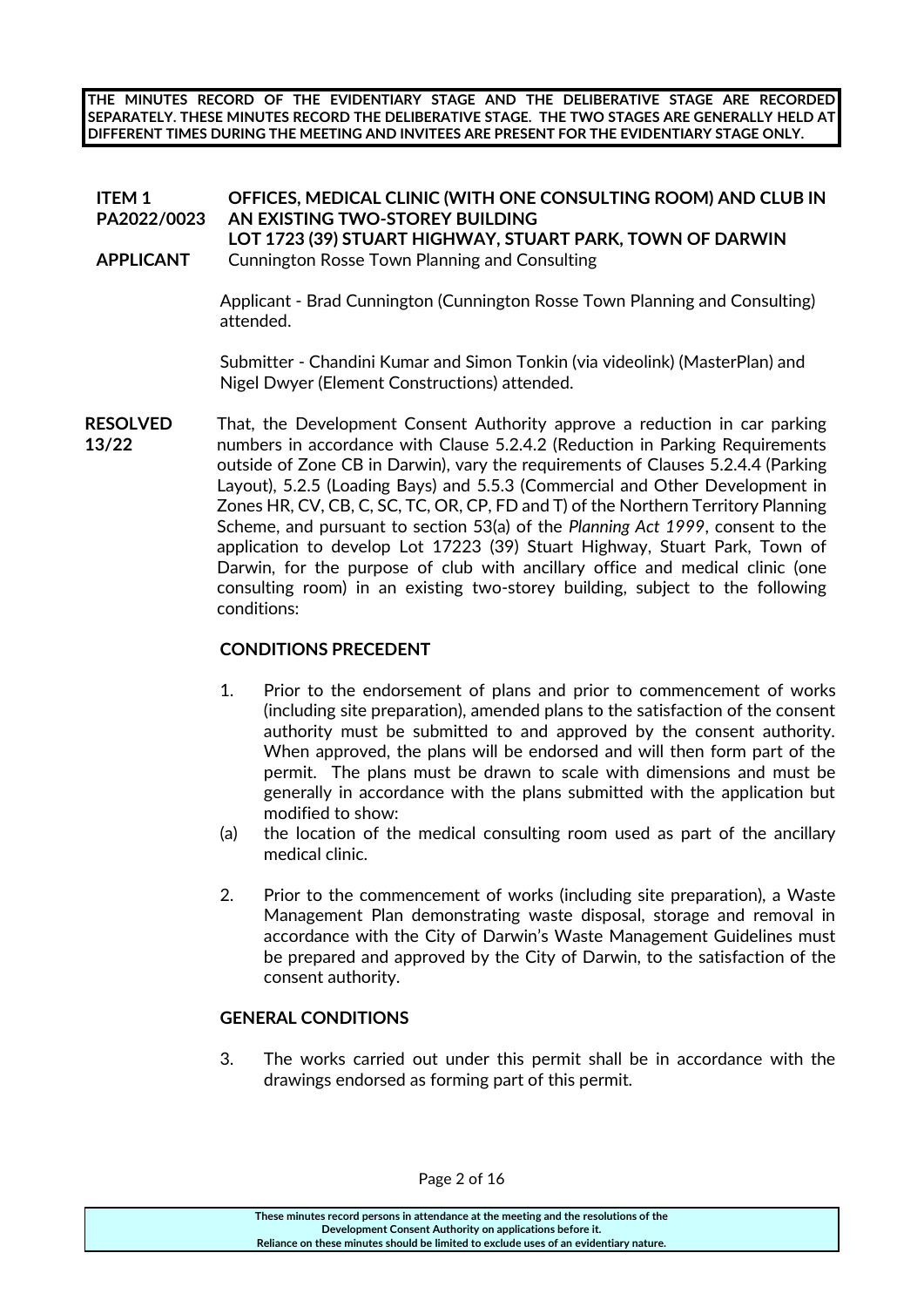- 4. Any developments on or adjacent to any easements on site shall be carried out to the requirements of the relevant service authority to the satisfaction of the consent authority.
- 5. The owner of the land must enter into agreements with the relevant authorities for the provision of water supply, sewerage and electricity facilities, to the development shown on the endorsed plan in accordance with the authorities' requirements and relevant legislation at the time.
- 6. Stormwater is to be collected and discharged into the drainage network to the technical standards of and at no cost to City of Darwin, to the satisfaction of the consent authority.
- 7. Before the use or occupation of the development starts, the area set-aside for the parking of vehicles and access lanes as shown on the endorsed plans must be:
- (a) constructed;
- (b) properly formed to such levels that they can be used in accordance with the plans;
- (c) surfaced with an all-weather-seal coat;
- (d) drained;
- (e) line marked to indicate each car space and all access lanes; and
- (f) clearly marked to show the direction of traffic along access lanes and driveways

to the satisfaction of the consent authority.

Car parking spaces, access lanes and driveways must be kept available for these purposes at all times.

- 8. No fence, hedge, tree or other obstruction exceeding a height of 0.6m is to be planted or erected so that it would obscure sight lines at the junction of the driveway and the public street.
- 9. Provision must be made on the land for the storage and collection of garbage and other solid waste. This area must be graded and drained and screened from public view to the satisfaction of City of Darwin and the consent authority.

### **NOTES**

- 1. The Power and Water Corporation advises that the Water and Sewer Services Development Section [\(waterdevelopment@powerwater.com.au\)](mailto:waterdevelopment@powerwater.com.au) and Power Network Engineering Section [\(powerdevelopment@powerwater.com.au\)](mailto:powerdevelopment@powerwater.com.au) should be contacted via email a minimum of 1 month prior to construction works commencing in order to determine the Corporation's servicing requirements, and the need for upgrading of on-site and/or surrounding infrastructure.
- 2. Notwithstanding the approved plans, all signage is subject to City of Darwin approval, at no cost to Council.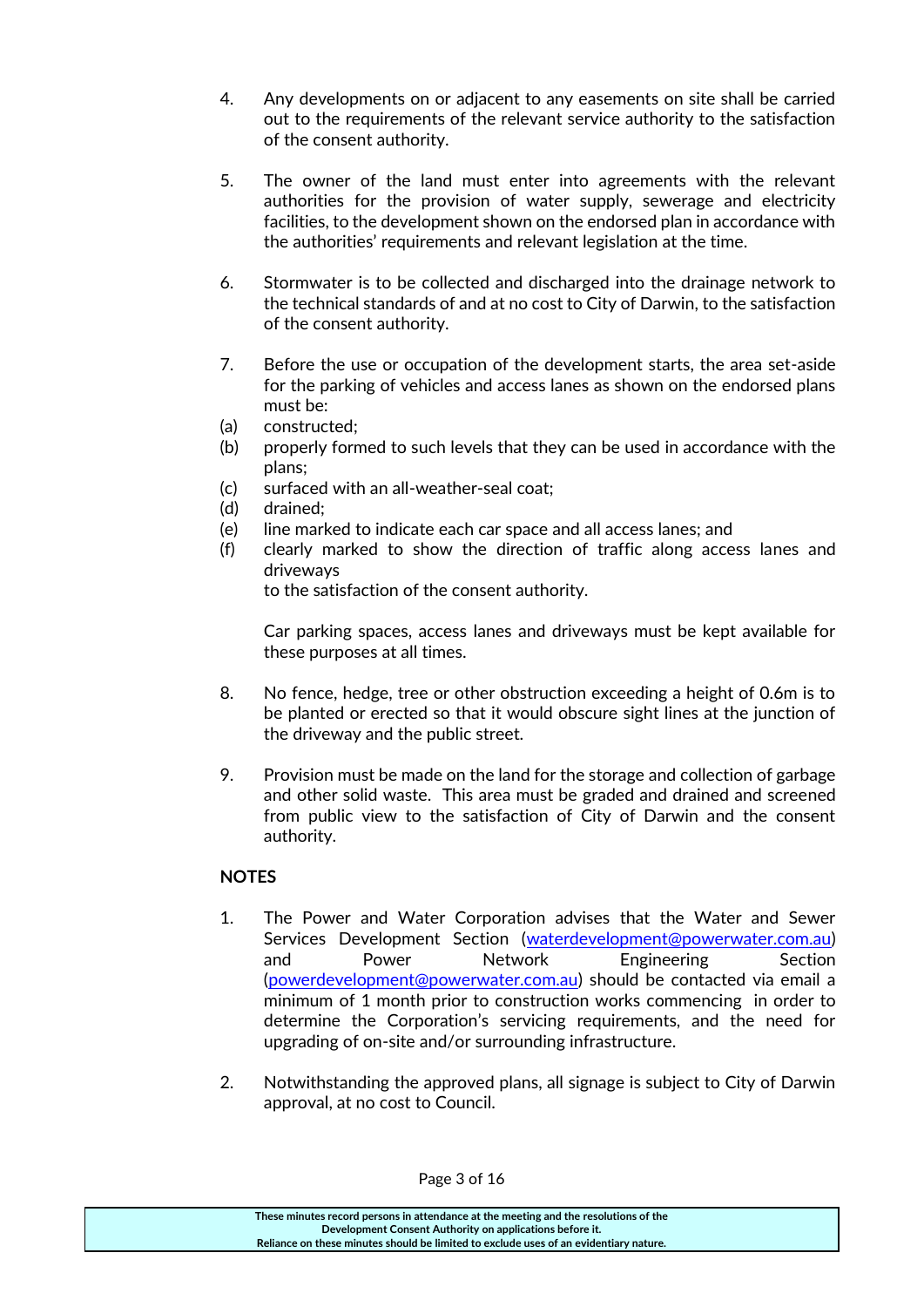#### **REASONS FOR THE DECISION**

1. Pursuant to section 51(1)(a) of the *Planning Act 1999,* the consent authority must take into consideration the planning scheme that applies to the land to which the application relates.

The application was exhibited as 'offices, medical clinic (with one consulting room) and club in an existing two-storey building'. It is the applicant's opinion that the proposal is an 'undefined' use, with the application written as such. Upon further assessment of the information submitted and in finalising the recommendation to the consent authority, Development Assessment Services (DAS) considered the use as 'offices and medical clinic'.

The Authority notes the undefined use, a 'veterans support centre', put forward by the applicant, the use as advertised and the findings in the DAS report however, considers the application for a 'veterans support centre' to be a 'club with ancillary office and medical clinic (one consulting room)'. The proposed 'veteran's support centre' will be run by Mates4Mates, a registered charity, for current and ex‐serving Australian Defence Force personnel and access to the facility is for eligible members only and their immediate families. The support centre will provide social connection activities and include physical rehabilitation, psychological support, rehabilitation adventure challenges, education and employment support.

Despite having similarly characteristics to a community centre, which is defined in schedule 2 of the NTPS 2020 as "*a building or part of a building used for providing artistic, social or cultural facilities and community support services to the public…*"; the Authority considers that as the proposal will be operated as a centre for the provision of support services to veterans and their family members only, and is therefore consistent with the definition of a club, which the NTPS 2020 defines as "*premises used by persons associated for social, political, sporting, athletic or other similar purposes for social interaction or entertainment….*". The Authority considers the medical clinic, limited to one medical consulting room, and the office, as proposed, are ancillary to the primary purpose of a club.

The NT Planning Scheme 2020 (NTPS 2020) applies to the land and a club with ancillary office and medical clinic requires consent under Clause 1.8 (When development consent is required). It is identified as I*mpact Assessable* under Clause 4.12 Zone SC (Service Commercial), therefore the strategic framework (Part 2 of the Scheme, including the Darwin Regional Land Use Plan and Darwin Inner Suburbs Area Plan are relevant to this application), zone purpose and outcomes of Clause 4.12 Zone SC (Service Commercial) and Clauses 5.2.1 (General Height Control), 5.2.4 (Vehicle Parking), 5.2.5 (Loading Bays), 5.2.6 (Landscaping), 5.3.7 (End of Trip Facilities in Zones HR, CB, C, SC and TC), 5.5.2 (Plot Ratios in Commercial Zones), 5.5.3 (Commercial and Other Development in Zones HR, CV, CB, C, SC, TC, OR, CP, FD and T),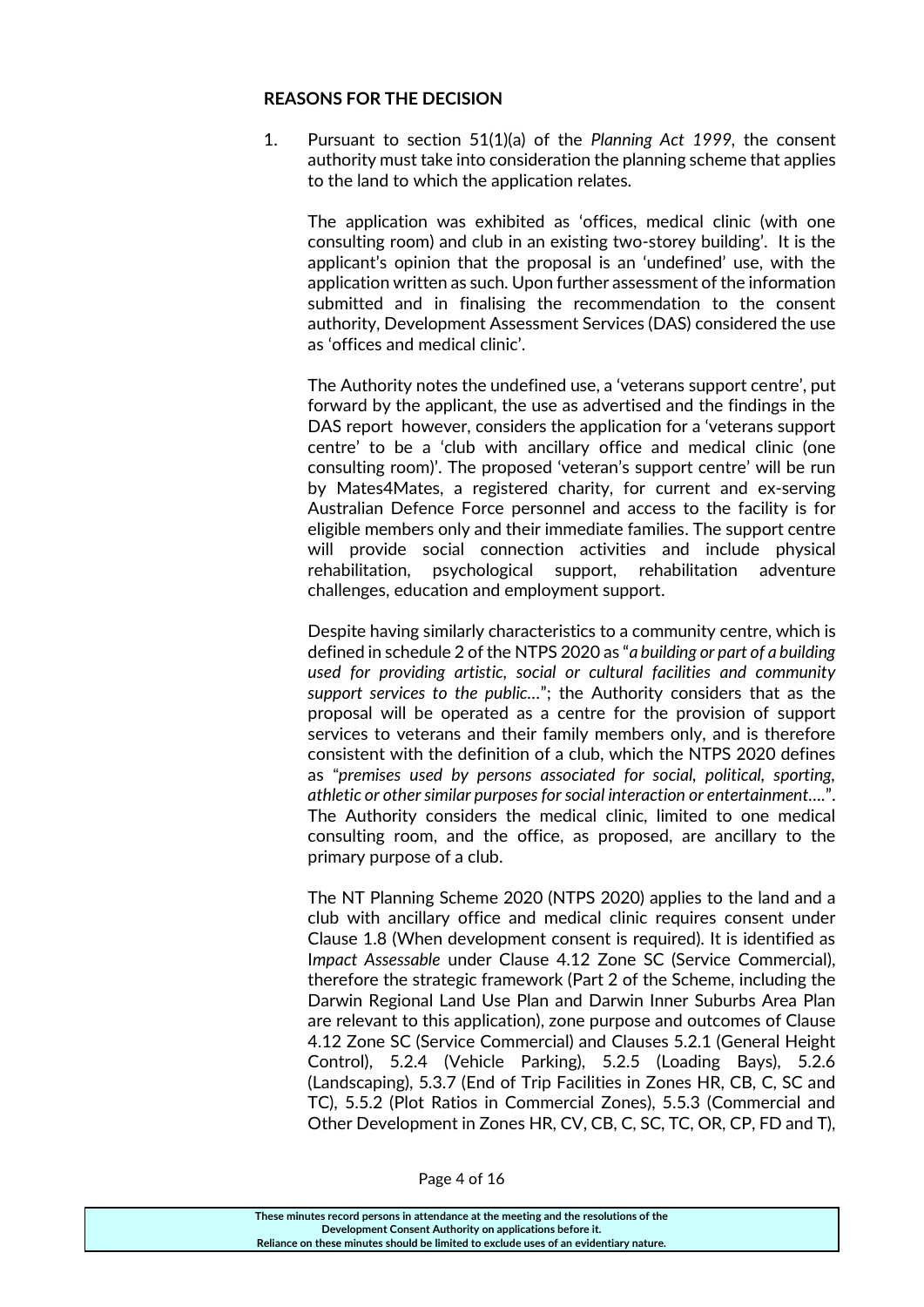5.5.4 (Expansion of Existing Development in Zones CB, SC and TC) need to be considered.

These clauses have been considered and it is found that the proposal complies with the relevant requirements of the Planning Scheme except for Clauses 5.2.4.1 (Parking Requirements), 5.2.4.4 (Parking Layout), 5.2.5 (Loading Bays) and 5.5.3 (Commercial and Other Development in Zones HR, CV, CB, C, SC, TC, OR, CP, FD and T).

- 2. Pursuant to Clause 1.10 (Exercise of Discretion by the Consent Authority), subclause 4 of the NT Planning Scheme 2020, the consent authority in considering an application for a use or development identified as Impact Assessable the consent authority must take into account all of the following:
	- a. any relevant requirements, including the purpose of the requirements, as set out in Parts 5 or 6;
	- b. any Overlays and associated requirements in Part 3 that apply to the land;
	- c. the guidance provided by the relevant zone purpose and outcomes in Part 4; and
	- d. any component of the Strategic Framework relevant to the land as set out in Part 2.

The Darwin Inner Suburbs Area Plan provides a framework to guide progressive growth and development within the Inner Suburbs of Darwin. It provides a more specific vision and goals for the areas that make up Darwin's inner suburbs.

The site is within the Stuart Highway, Stuart Park Activity Centre with the Stuart Highway, Stuart Park Concept Plan identifying the land for future mixed use including residential, commercial, showroom and other uses such as health related facilities.

The development is considered to be consistent with planning principles, concepts and design objectives under section 3.2 'Activity Centres and Tourist Commercial Area', given the mix of commercial uses proposed.

The land is within Zone SC (Service Commercial) where the purpose of Clause 4.12 is to 'facilitate destination retailing, commercial and other activities that individually require a large floor area for handling, display and storage of bulky goods, or activities, in locations that enable convenient access by the broader regional population.'

The proposed use is considered within the range of development that is reasonably expected within the zone, however consideration of its appropriateness in relation to Zone Outcome 3 required further discussion.

Zone Outcome Clause 4.12 subclause (3) states that commercial activities including bar-public, bar-small, club, food premises-café/take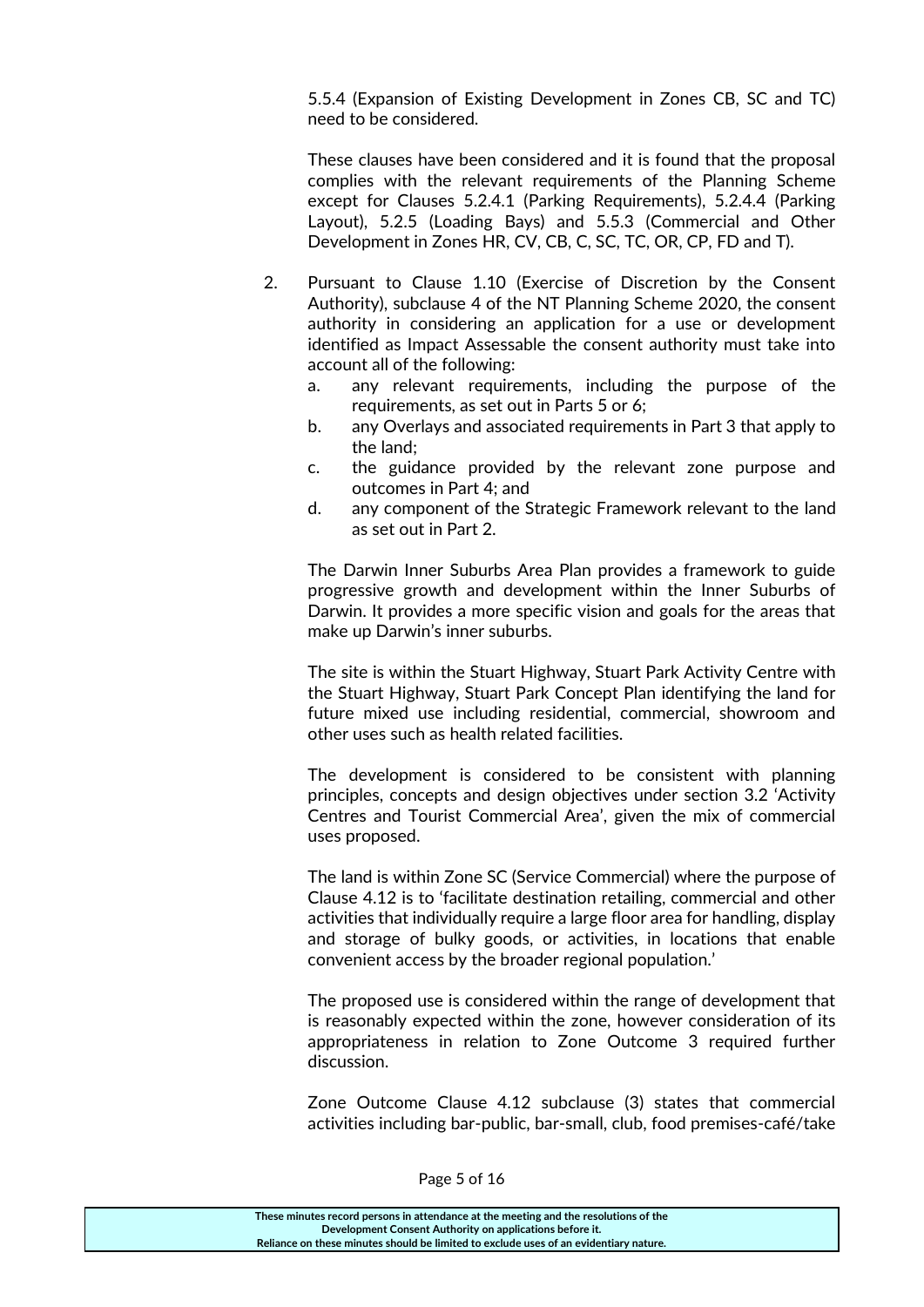away, food premises-fast food outlet, medical clinic, office and shop, are acceptable where they are subordinate to the primary development on the site and provide support to service commercial activities, and/or directly support and are compatible with the ongoing service commercial use of the zone.

While zone outcome 3 refers to the defined uses of club, medical clinic and office as subordinate, other zone outcomes provide for a diverse mix of uses in the zone, such as industry-light and motor repair station, which could potentially have a greater amenity impact that the use proposed in this location.

Most relevant to the proposal is Zone Outcome 8 which states that developments are operated in a manner to ensure that there is no unreasonable loss of amenity for surrounding premises, having regard to the mixed use nature of the zone.

The application has demonstrated that the proposed use is considered to accord with the purpose and outcomes of the zone and will have a significantly reduced impact on the existing service commercial area, compared to other uses that could be considered in the zone.

Clause 5.2.1.4 (Parking Requirements)

The site has an existing area parking layout with 12 spaces available. The use of the site for club with ancillary office and medical clinic requires 16 spaces based on the net floor area of the plans in accordance with Clause 5.2.1.4 (Parking Requirements) noting that the parking requirement for the areas identified as club does not have a corresponding parking requirement as it does not include components relating to a lounge bar, beer garden, bar or dining.

The application was considered against Clause 5.2.4.2 (Reduction in Parking Requirements outside of Zone CB in Darwin).

The purpose of Clause 5.2.4.2 is to 'p*rovide for a use or development with fewer car parking spaces than required by clause 5.2.4.1 outside of Zone CB in Darwin'.* 

Administration of the clause permits the consent authority to consent to a use or development with fewer car parking spaces than required by column 2 of the table to clause 5.2.4.1 (Parking Requirements) if it is satisfied that a reduction is appropriate for the use or development, having considered all the matters at sub-clause 2.

Subclause 2 requires that an application to reduce the number of *car parking spaces* is to demonstrate the reduction is appropriate with regard to:

- (a) the zoning of the land, the use or development or proposed use or development of the land and the possible future use or development of the land;
- (b) the provision of *car parking spaces* in the vicinity of the land; and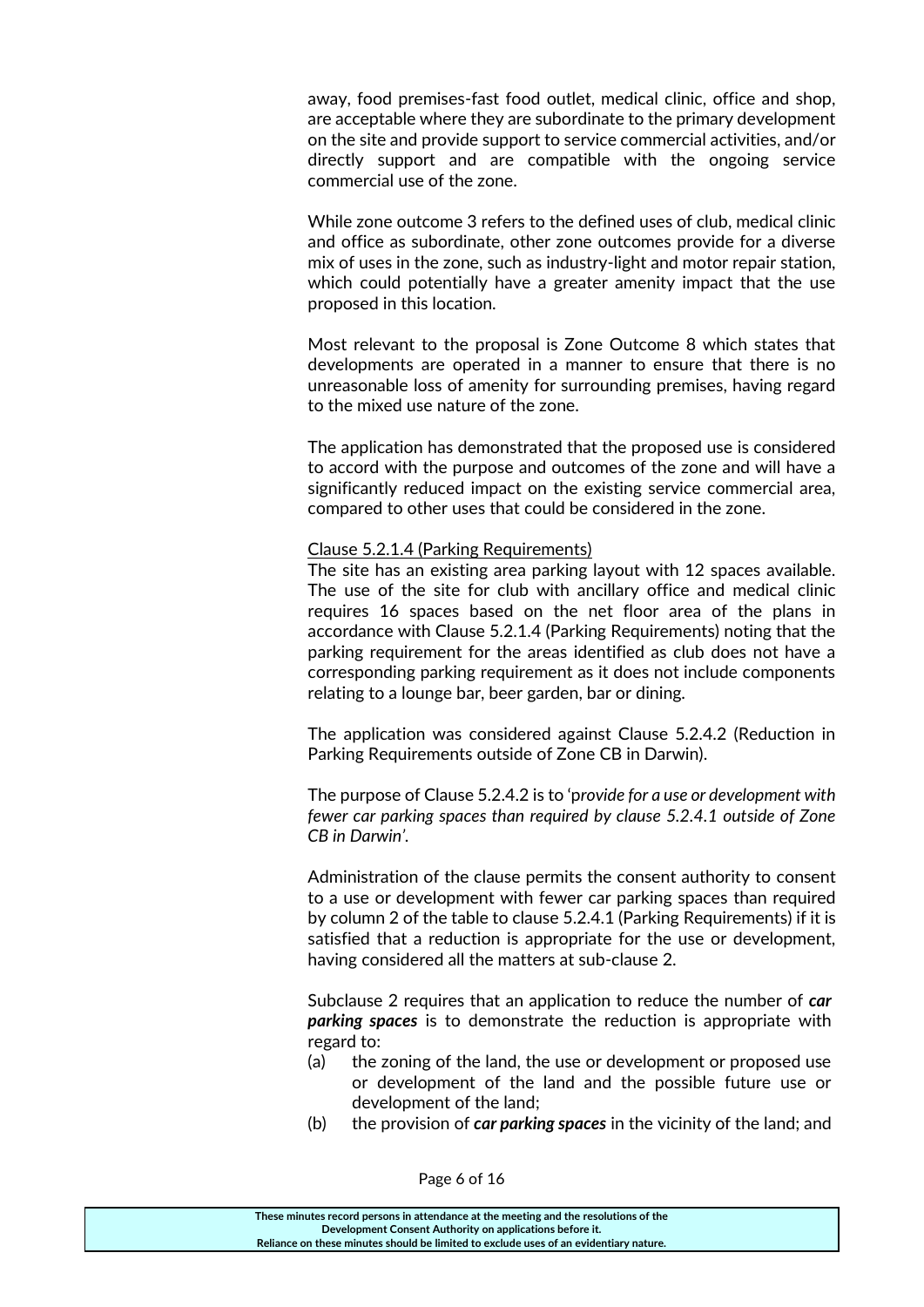- (c) the availability of public transport in the vicinity of the land; or
- (d) the use or development relates to a *heritage place.*

At the meeting, Mr Brad Cunnington (the applicant) advised that while the facility was intended to provide support services to approximately 150 people, activities within the centre will be capped at a maximum of 10 attendees, occurring twice weekly. All individual client bookings (including physiotherapy appointments) would be scheduled for 60 minutes, with no appointment overlap. This is deliberate in order to provide appropriate support services to the centres clientele.

In addition Mr Cunnington noted that while staff are likely to use the onsite parking, there is sufficient on-street kerbside parking along both Ramirez Road and the Stuart Highway, and public car parking (in four separate areas) is provided within the central median of the Stuart Highway.

Mr Cunnington noted in his application that information provided by the RSL Queensland indicates a strong reliance on public transport by members accessing support services and the subject land is located immediately adjacent bus stop 103, within 10 metres of the Stuart Highway pedestrian entrance. Bus stop 103 is serviced by routes 8, 10, OL1 and OL2, providing access to and from population centres including the Darwin northern suburbs, Palmerston and the Darwin CBD.

In this instance, the Authority considers a reduction in the car parking numbers can be considered appropriate for the site as the proposal as presented is unlikely to conflict with the existing businesses in the locality and there is available public transport and parking identified in the immediate locality. As such a monetary contribution in lieu of an on-site car parking shortfall is not required.

#### 5.2.4.4 (Parking Layout)

The car parking area was found not to be in accordance with Clause 5.2.4.4 (Parking Layout) as the car parking space dimensions varied between 2.4m x 5.6m to 3m x 5.4m, instead of the required 2.5m x 5.5m and therefore considered unlikely that vehicles will be able to enter and exit the site in a forward gear. In addition, a landscaped area of 3m between the car parking area and the Ramirez Road frontage is not achieved. The non-compliance with this clause occurs largely due to the existing built-form and its placement on the site as developed through DV222.

A variation to this clause is considered appropriate in this instance as the proposal is consistent with the purpose of Clause 5.2.4.4 in that it seeks to ensure the car parking area is appropriate and maintained for its intended purpose. The applicant asserts the car parking area will be consistent with Australian Standards.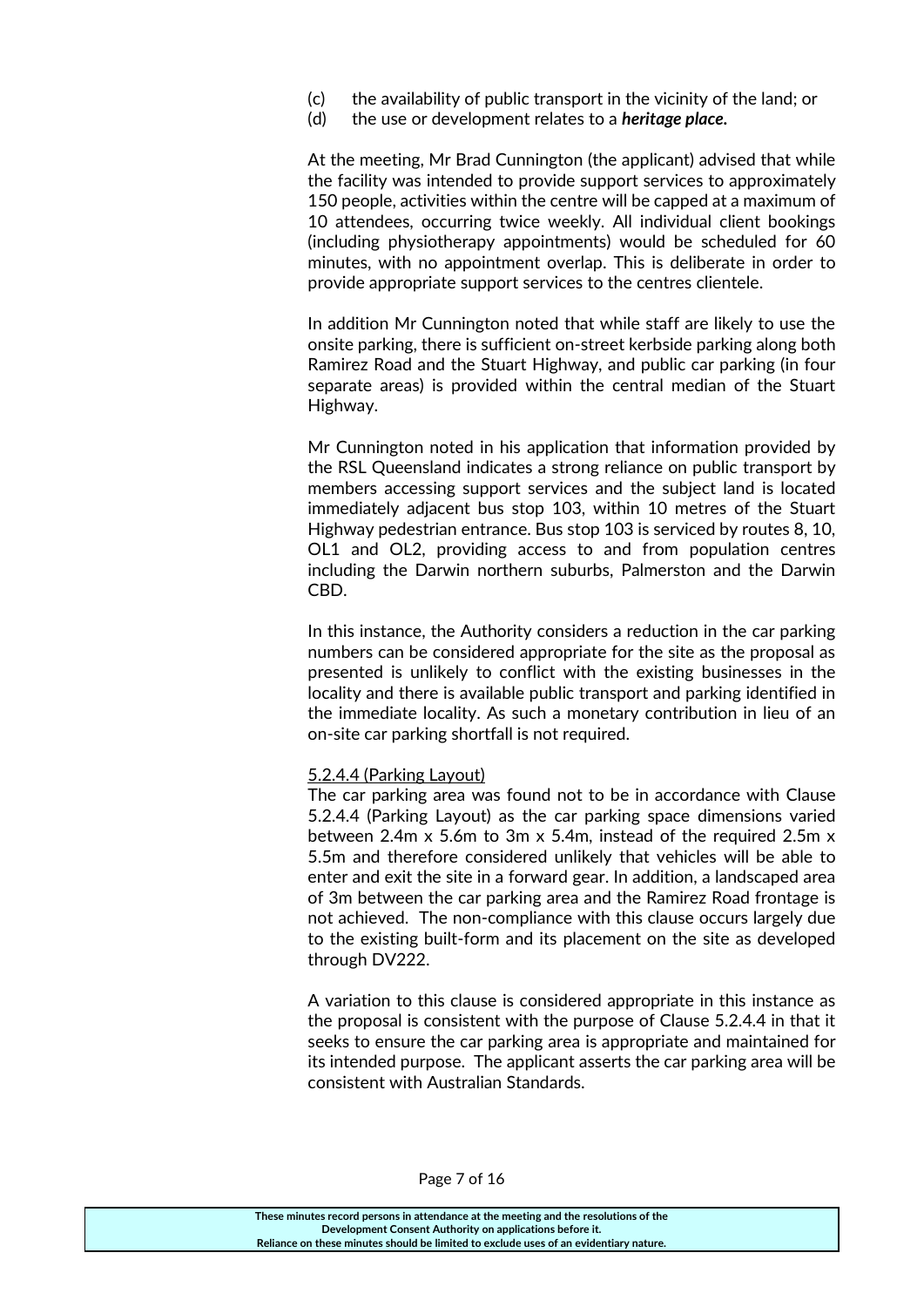Administratively, the consent authority may consent to a car parking area that is not in accordance with requirements of clause if it is satisfied that the non-compliance will not result in adverse impacts on the local road network or internal functionality of the car parking area; and unreasonably impact on the amenity of the surrounding locality.

The site is an existing built-form otherwise restricting the provision of additional spaces and landscaping. The upgrades to the car parking area proposed under this application are considered to vastly improve the appearance of the site and remains consistent with the purpose of the clause.

#### Clause 5.2.5 (Loading Bays)

The proposal was found not to be in accordance with Clause 5.2.5 (Loading Bays) because the proposal does not provide a dedicated loading bay.

The application indicated that, while no loading bay is provided, delivery services are sporadic and minimum in nature and that refuse collection can occur from Ramirez Road without impacting the local road network.

The consent authority may consent to a use or development that is not in accordance with requirements only if it is satisfied it is consistent with the purpose of this clause and the zone purpose and outcomes, and that the non-compliance will not result in adverse impacts on the local road network nor the number or availability of car parking spaces.

A variation is considered appropriate in this instance as development of the site under DV222 did not include provision for a loading bay, the built form restricts the ability to provide additional loading facilities, and the absence of a loading bay for the proposed use it not considered to result in adverse impacts.

#### Clause 5.5.3 (Commercial and Other Development in Zones HR, CV, CB, C, SC, TC, OR, CP, FD and T)

The proposed has been found not to be in accordance with Clause 5.5.3 (Commercial and Other Development in Zones HR, CV, CB, C, SC, TC, OR, CP, FD and T).

The purpose of this clause is to promote site responsive designs of commercial, civic, community, recreational, tourist and mixed use development which are attractive and pleasant and contribute to a safe environment.

Despite the age of the built-form, the existing design coupled with upgrades proposed, enables the development to perform well against the requirements of this clause. The redevelopment is sympathetic to surrounding development, allows for passive surveillance of public spaces, provides end of trip facilities including showers and bicycle parking, and will provide for safe and convenient movement of vehicles and pedestrians to and from the site. The development's ability to meet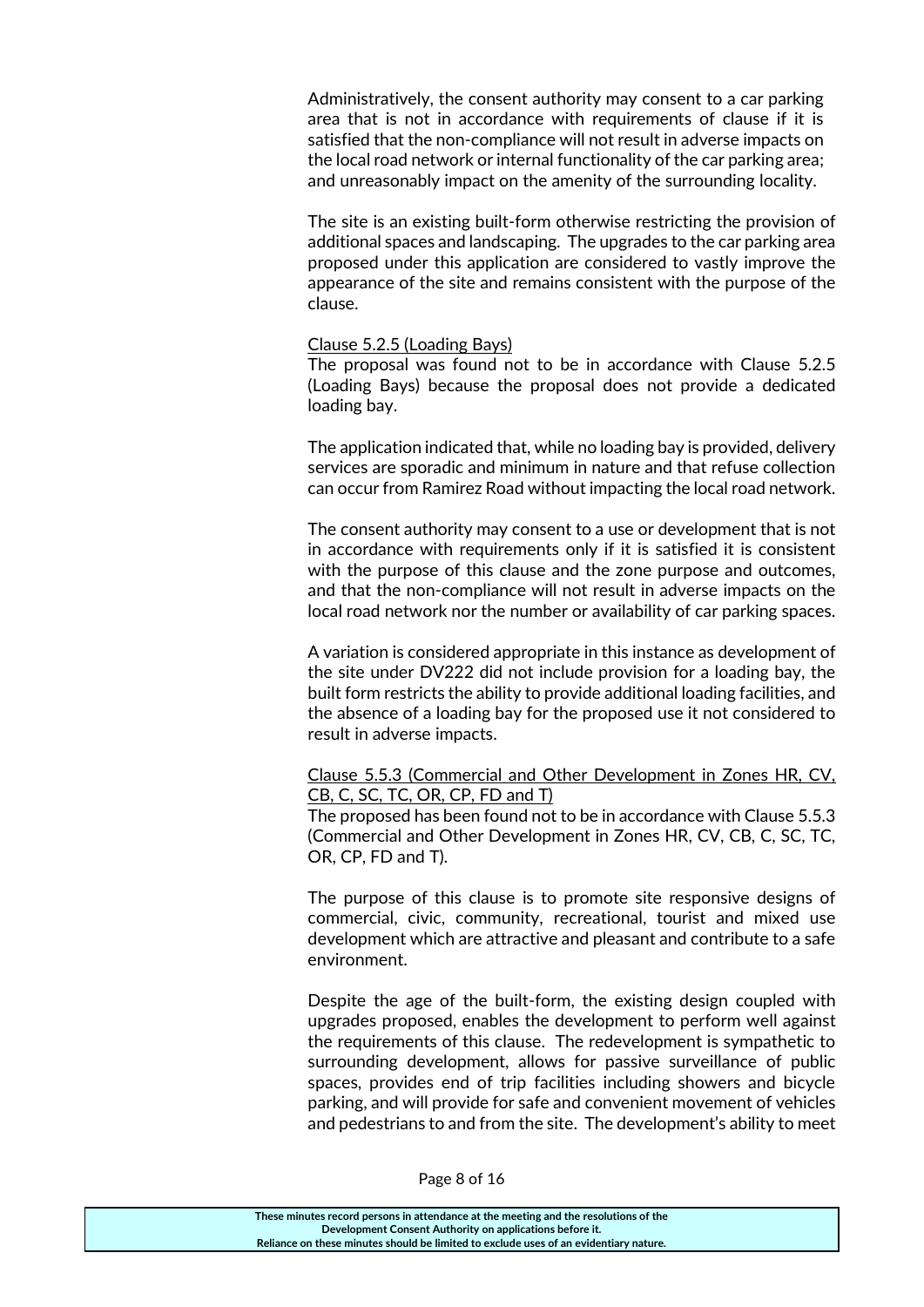the remaining requirements relating to loading areas, landscaping and energy efficiency are restricted by the existing nature of the building and are the reason for the identified non-compliance with this clause.

The application considers the objectives of the Community Safety Design Guide, indicating that the proposed development will increase activity to, from and within the site thereby increasing opportunities for passive surveillance and avoidance of entrapment locations due to the reactivation of the Stuart Highway frontage.

In this instance the non-compliance is likely to result in less impact to surrounding properties and the proposal is considered to accord with the purpose of the clause.

3. Pursuant to section 51(1)(e) of the *Planning Act 1999*, the consent authority must take into consideration any submissions made under section 49, and any evidence or information received under section 50, in relation to the development application

Ms Chandini Kumar (submitter) spoke to the submission lodged by MasterPlan on behalf of its client, the landowner of adjacent Lot 6902. Ms Kumar emphasised that the adjacent landowner does not object to the development of the site and highlighted that the on-site parking provided and the consequences it may have on the future amenity of the area and operations on the adjacent site as a may become a convenient alternator for visitors of the applicants site. Ms Kumar noted that the parking demand in the application was largely based on the use of the site as an office and respectfully requested the consent authority consider a more appropriate parking rate such as that generated by a community centre or club.

The Authority notes that submitters concerns. As the facility will provide services to veterans and their family members, and will not be open to the general public, the Authority considers the use cannot be categorised as a community centre. In addition, the use of office and medical clinic are ancillary and the application indicates only one consulting room will be used in association with the medical clinic. For clarity, a condition precedent has been included which requires amended plans to clearly illustrate the medical consulting room which will be used as part of the ancillary medical clinic.

The application for a 'veterans support centre' is considered by the Authority to be a 'club with ancillary office and medical clinic (one consulting room)'. The areas identified within the application that are considered to be associated with the club use do not have a corresponding parking rate as they are not areas utilised for as bar, lounge bar or beer garden.

While subclause 6 of Clause 1.10 of the NTPS 2020 enables the consent authority to impose a condition requiring a higher standard of development than is set out in a requirement of Parts 3, 5 or 6; the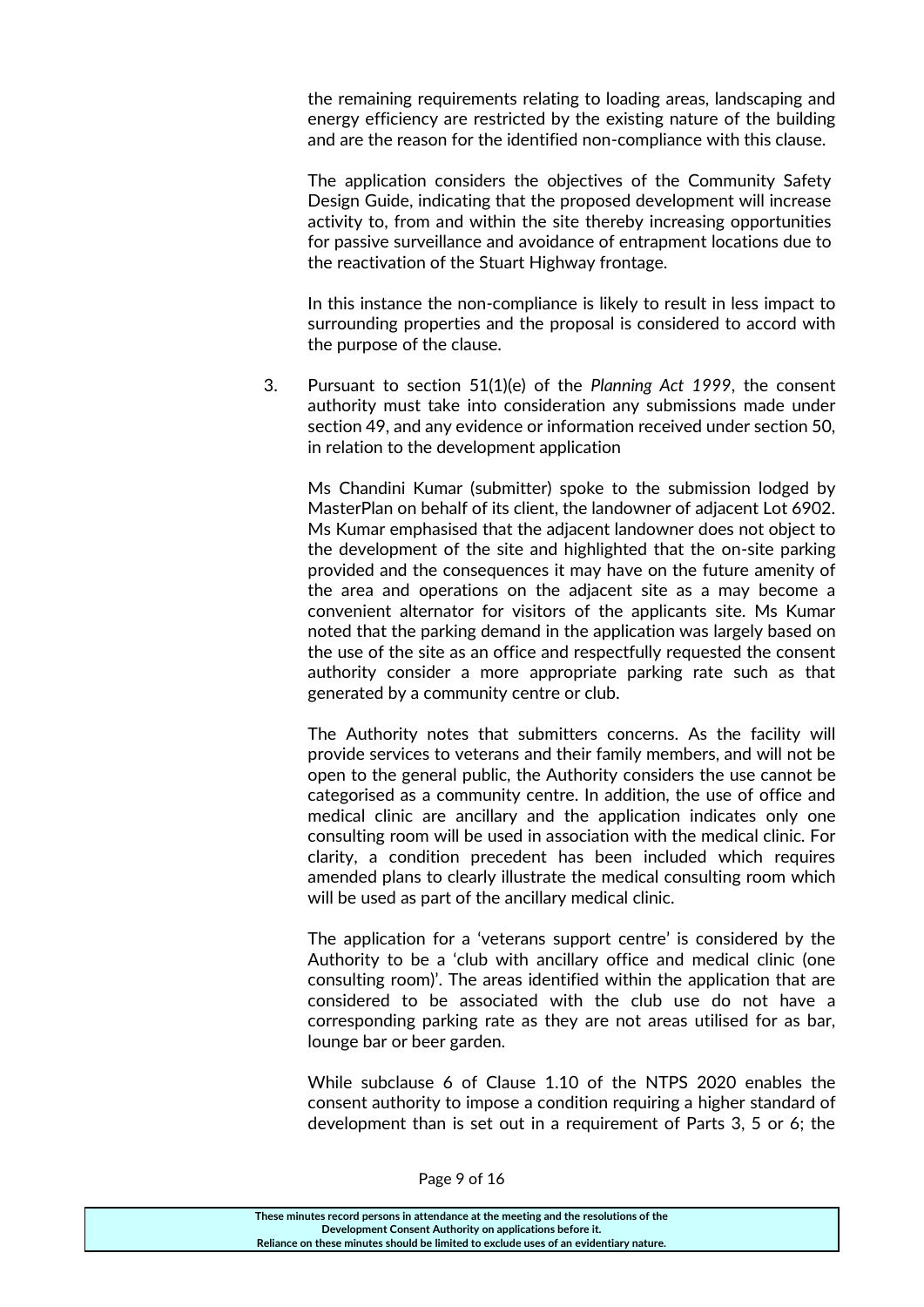Authority considered it unwarranted in this instance. The additional information provided by the applicant in response to the submission guided consideration of likely impacts of the on-site parking shortfall against the requirements of Clause 5.2.4.2 (Reduction in Parking Requirements outside of Zone CB in Darwin).

The Authority did however note that the demand for disabled parking for the use may be higher in this instance and may need to be reviewed by the operator in the future.

4. Pursuant to section 51(1)(n) of the *Planning Act 1999*, the consent authority must take into consideration the potential impact on the existing and future amenity of the area in which the land is situated.

The site is located in Zone SC (Service Commercial) and the range of surrounding land uses are not likely to be overly sensitive to the proposed use of offices and medical clinic, given the mixed use nature of the zone.

The proposed use as a club with ancillary office and medical clinic (one consulting room) , referred to in the application as a 'veteran support centre' will have a significantly reduced impact on the existing service commercial area, compared to other uses that could be considered in the zone. Improvements to the existing building will provide for an increased appearance and are not considered to adversely affect the amenity of the area.

| <b>FOR: 5</b> | AGAINST: 0 | ABSTAIN: 0 |
|---------------|------------|------------|
|               |            |            |

**ACTION:** Notice of Consent and Development Permit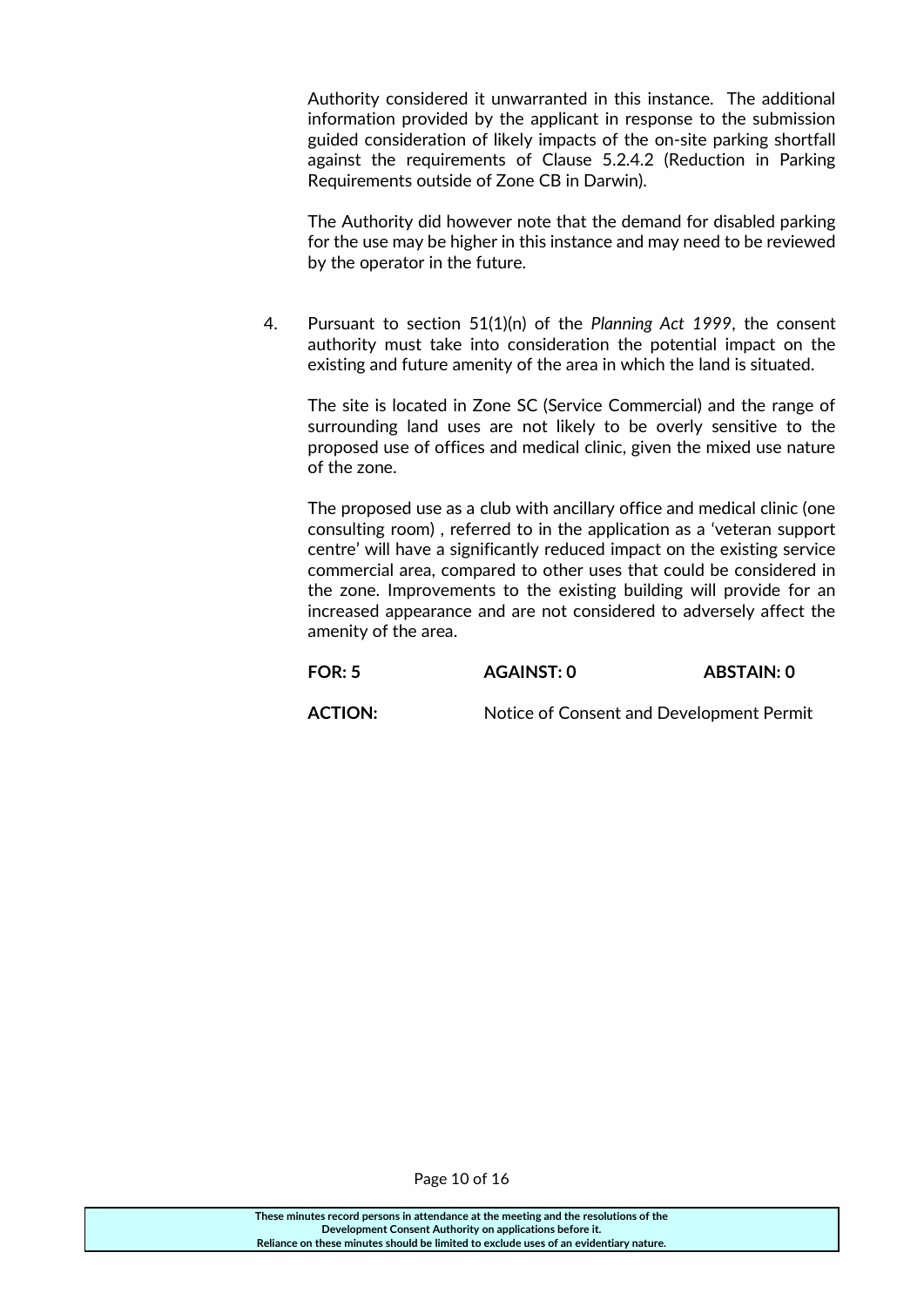#### **ITEM 2 PA2022/0015 SUBDIVISION TO CREATE TWO LOTS**

### **LOT 837 (13) VALDER CRESCENT, RAPID CREEK, TOWN OF NIGHTCLIFF APPLICANT** One Planning Consult

Applicant - Israel Kgosiemang (One Planning Consult) and Patrick Bowden (Landowner) attended.

Submitter – Margaret Clinch attended.

**RESOLVED** That, pursuant to section 53(c) of the *Planning Act 1999*, the Development Consent Authority refuse to consent to the application to develop Lot 837 (13) Valder Crescent, Town of Nightcliff for the purpose of subdivision to create two lots, for the following reasons: **13/22**

#### **REASONS FOR THE DECISION**

1. Pursuant to section 51(1)(a) of the *Planning Act 1999,* the consent authority must take into consideration the planning scheme that applies to the land to which the application relates.

The NT Planning Scheme 2020 (NTPS2020) applies to the land and subdivision of land requires consent under Clause 1.8 (When development consent is required). It is identified as *Impact Assessable* under Clause 1.8(1)(c)(ii). In determining an impact assessable application, the Authority is required by sub-clause 4 of Clause 1.10 of Part 1 the NTPS2020 to consider the following matters –

- (a) any relevant requirements, including the purpose of the requirements, as set out in Parts 5 or 6;
- (b) any Overlays and associated requirements in Part 3 that apply to the land;
- (c) the guidance provided by the relevant zone purpose and outcomes in Part 4; and
- (d) any component of the Strategic Framework relevant to the land as set out in Part 2.

As an impact assessable application, the strategic framework (Part 2 of the Scheme, including the Darwin Regional Land Use Plan 2015 and Darwin Mid Suburbs Area Plan 2016 which are relevant to this application), Part 3 Overlays, zone purpose and outcomes of Clause 4.2 – Zone LR (Low Density Residential) and Clause 6.2 (Subdivision in Zones LR, LMR, MR and HR) need to be considered. These clauses have been considered and it is found that the proposal complies with the relevant requirements of the Planning Scheme except for Clause 6.2.1 (Lot Size and Configuration in Residential Subdivisions).

NTPS 2020 states that the purpose of Zone LR is to 'provide predominantly for low rise urban residential development comprising individual houses and uses compatible with residential amenity, in locations where full reticulated services are available'.

**These minutes record persons in attendance at the meeting and the resolutions of the Development Consent Authority on applications before it. Reliance on these minutes should be limited to exclude uses of an evidentiary nature.**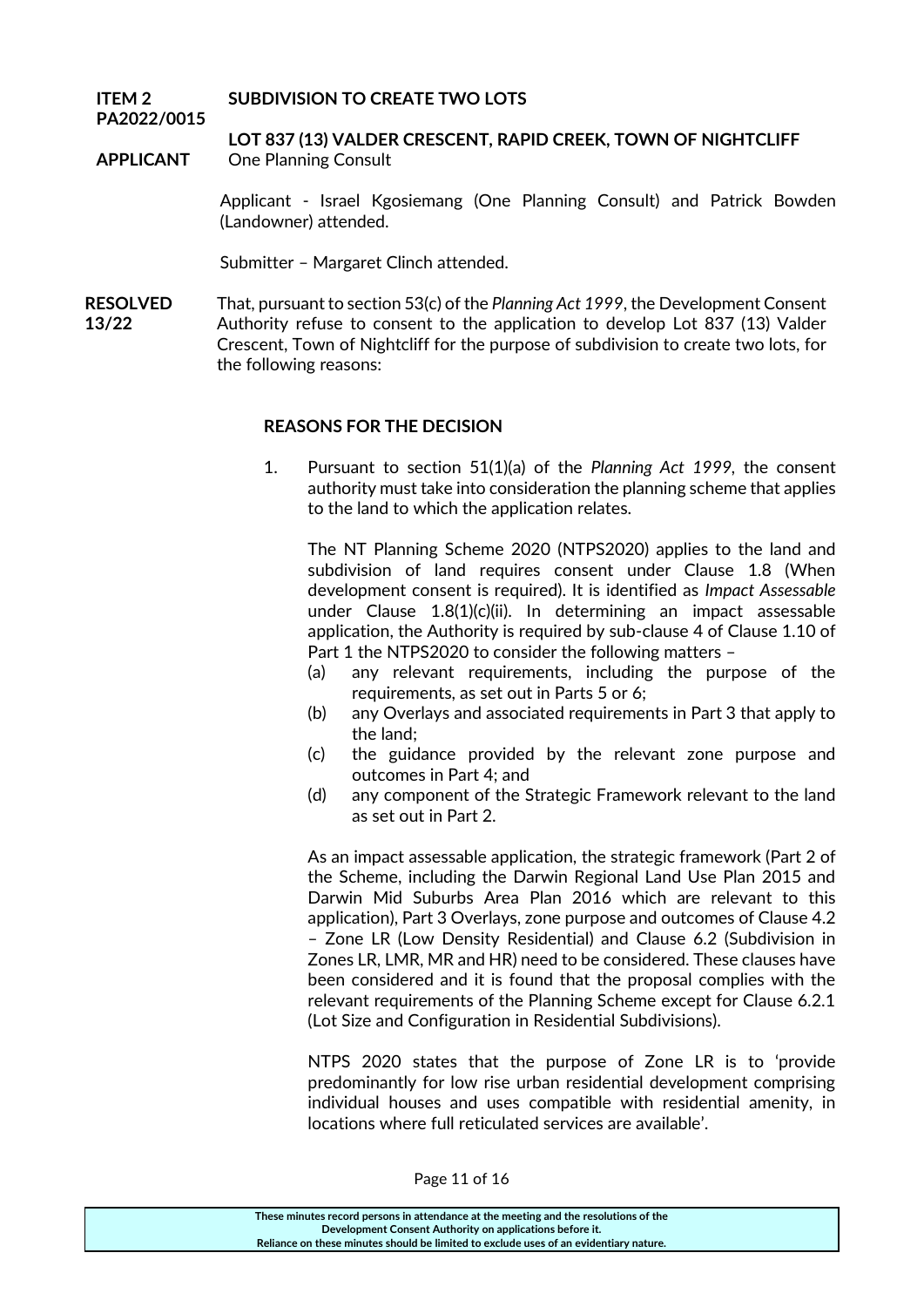The relevant zone outcome states that 'building design, site layout and landscaping provide a sympathetic interface to the adjoining public spaces and between neighbours, provides privacy and attractive outdoor spaces' (Outcome 6).

Additionally, the purpose of the NTPS 2020 clause specifically relating to lot size and configuration (Clause 6.2.1 - Lot Size and Configuration for Subdivision in Zones LR, LMR, MR and HR) is to 'ensure that subdivision of land for urban residential purposes creates lots of a size, configuration and orientation suitable for residential development at a density envisaged by the zone'.

Mr Israel Kgosiemang (applicant) spoke to the application. Mr Kgosiemang noted that the site is an area where lots are in close proximity to a number of amenities, services and transport and both proposed lots would be developed in accordance with the zone requirements.

Lot 837 Valder Crescent is a largely rectangular Lot with a street frontage of 28.635m and is subject to a sewage easement which affects a portion of the rear of the block. The proposed subdivision will result in two blocks, zoned LR and of  $770 \text{ m}^2$  each. The proposed Lots A and B will be long thin blocks with street frontages of 14.375m and 14.32m, respectively, and side boundary lengths of approximately 50m. Neither proposed lot can comply with the requirements of Clause 6.2.1 as it relates to lot sizes and building envelope requirements. Lot sizes for land zoned LR are required to be 800 square metres. There is a degree of tolerance, in that applications for lots that are slightly smaller (up to 5% of the required minimum) can be considered by the DCA but anything larger is beyond the Authority's power to determine. Clause 6.2.1 further specifically requires that the proposed lots conform with building envelope requirements, in this case, of 17m x 17m exclusive of any boundary setbacks or service authority easements. Neither proposed lot can comply with that requirement and limit the opportunity for siting of dwellings and ancillary buildings.

The Authority notes that existing lots on Valder Road, Johnston Place, Cummins Street, Chapman Road and Nightcliff Road have an area typically over 800m<sup>2</sup> and a configuration that exceeds the minimum building envelope requirement. The proposed lots have a width of 14.32m and 14.375 however lots on Valder Road have frontages typically in excess of 20m in width enabling a building envelope of 17m wide to accommodate a dwelling exclusive of any building setbacks

The Authority notes that the requirements in Clause 6.2.1 are minimum requirements, not maximums. A departure from those requirements requires the exercise of a discretion by the Authority. If an application does not meet the requirements set out in Parts 3, 5 or 6, the Authority is given a discretion by sub-clause 5 Clause 1.10 of the NTPS to consent to a variation to those requirements. That discretion can only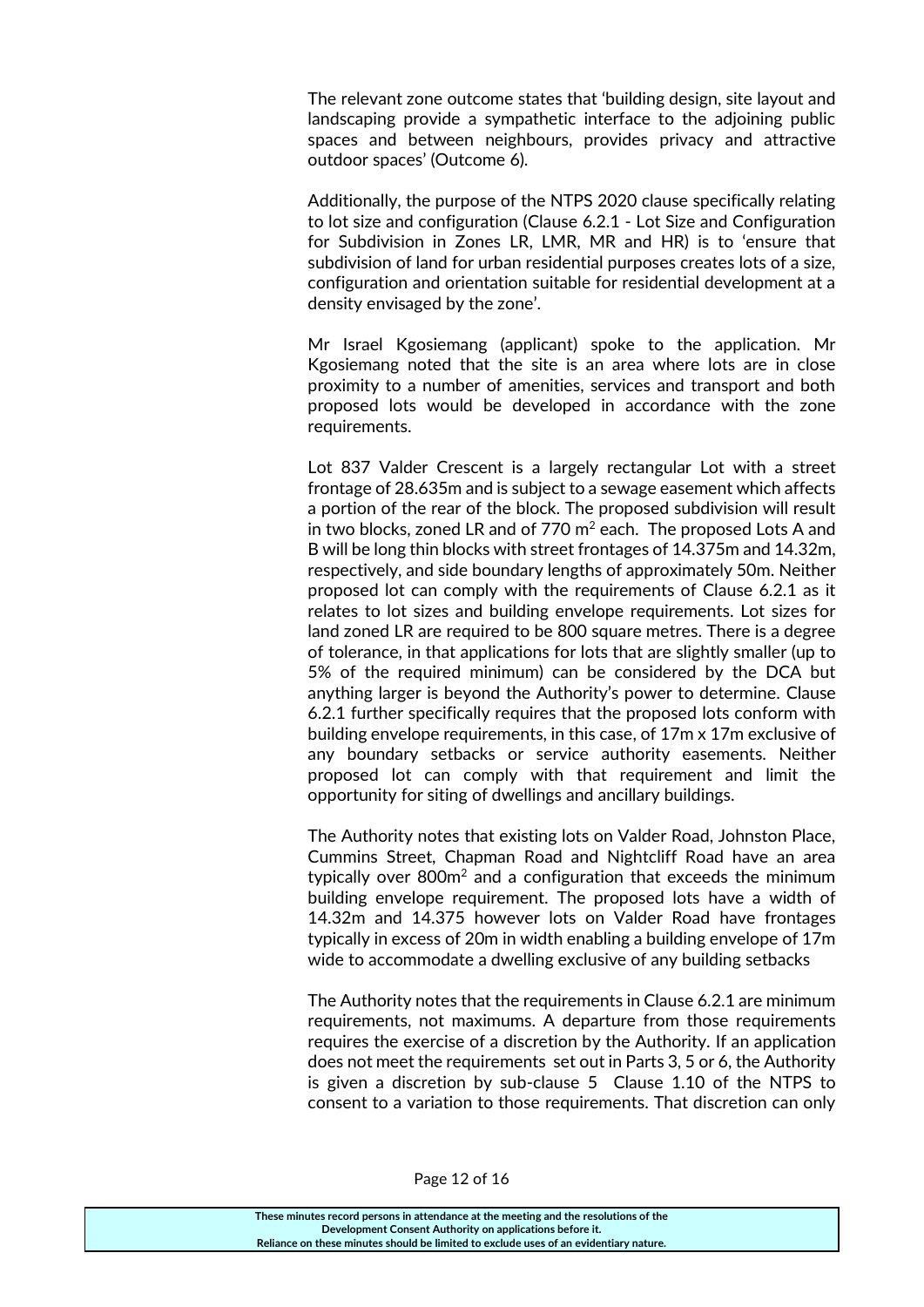be exercised if the Authority is satisfied that the variation is appropriate having regard to:

(a) the purpose and administration clauses of the requirement; and

(b) the considerations listed under Clause 1.10(3) or 1.10(4).

The requirement that the Authority be so satisfied is the threshold for the exercise of the Authority's discretion. It informs the Authority that an application could be approved. Having decided that there is power to vary a development requirement, the Authority must determine whether it is appropriate to exercise its discretion to do so. In making any determination in respect of a development application, the Authority is mandated by the *Planning Act 1988* to consider the matters listed in Section 51(1).

Section 51(1)(n) of the *Planning Act 1999(n)* requires the Authority to consider *the potential impact on the existing and future amenity of the area in which the land is situated.* Further, both the relevant zone purpose and the purpose of Clause 6.2.1 direct the Authority to consider the character and amenity of the immediate locality and how a subdivision of land will impact on it. As such, the Authority considers that the proposed subdivision design is not in keeping with the character of the street and the immediate area.

The proposal has been found to not be in accordance with sub-clause 5 and sub-clause 6 of Clause 6.2.1 (Lot Size and Configuration in Residential Subdivisions), as the subdivision would result in two lots less than the required minimum lot size of 800m<sup>2</sup> and each lot would have a building envelope with dimensions less than the required 17m x 17m.

The application proposes two lots, each with an area measuring 770m2 rather than the minimum 800m2 required by the zone, a reduction of some 3.75%. In addition, the application seeks a variation to the building envelope width, proposing dimensions which vary from 11.6m at the front to 13.5m at the rear of the lots. The proposed front dimension of the building envelope achieves only 68% of the 17m minimum requirement.

The Authority notes that existing lots on Valder Road, Johnston Place, Cummins Street, Chapman Road and Nightcliff Road have an area typically over 800m<sup>2</sup> and a configuration that exceeds the minimum building envelope requirement. The proposed lots have a width of 14.3m however lots on Valder Road are typically in excess of 20m wide enabling a building envelope of 17m wide to accommodate a dwelling exclusive of any building setbacks. Therefore the lot configuration of 11.6m x 17m is considered to limit the type and location of future dwellings and impact the established neighbourhood character. The Authority notes that the DAS Report on page 13 contains a zoning map for the area indicating blocks in the vicinity which may not meet the 17m building envelope requirement. However, the blocks so indicated are all located in cul-de-sacs, form part of the original subdivision design for the neighbourhood and are all well in excess of the minimum lot size.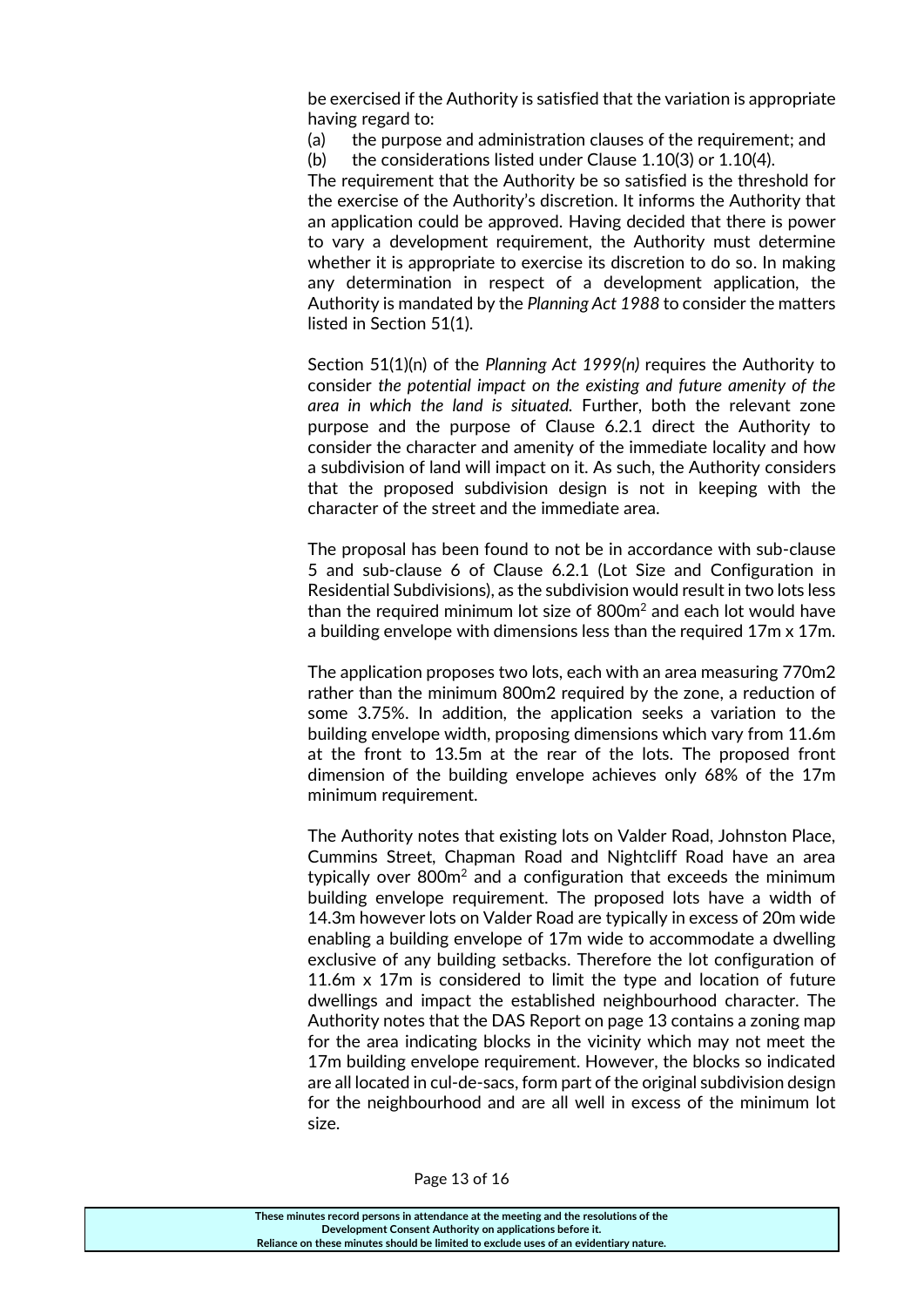The Authority considers the existing mix of lot sizes in Darwin includes lots that exceed the minimum size for the zone, such as in Rapid Creek and Nightcliff, and that these larger lots are unique, forming part of the character and amenity of those locations. The larger lots provide the opportunity for generous setbacks, consistent with the typical built form in the area, and sustainable building design through maximising opportunities for passive cooling through breeze penetration, tree planting for shade, orientation to reduce solar heat gain.

The purpose of Clause 6.2.1 is to ensure that subdivision of land for urban residential purposes creates lots of a size, configuration and orientation suitable for residential development at a density envisaged by the zone.

The purpose of Zone LR is to provide predominantly for low rise urban residential development comprising individual houses and uses compatible with residential amenity, in locations where full reticulated services are available. The Zone LR outcomes include:

- Dwellings and outbuildings are set back in a manner sympathetic to neighbours, the streetscape and scale and character of surrounding development.
- Building design, site layout and landscaping provide a sympathetic interface to the adjoining public spaces and between neighbours, provides privacy and attractive outdoor spaces.

The proposal is considered to be inconsistent with the purpose of Clause 6.2.1 (Lot Size and Configuration in Residential Subdivisions) and the zone purpose; while the proposal will enable each lot to be developed in accordance with the minimum development requirements within Zone LR except for minimum lot size; the configuration will not enable dwellings and outbuildings to be setback in a sympathetic manner with respect to the neighbours, the streetscape and character of surrounding development. The Authority is not persuaded that it should exercise its discretion to approve the variations required to both the required minimum lot sizes and building envelope plans as proposed by the present application.

2. Pursuant to section 51(1)(e) of the *Planning Act 1999*, the consent authority must take into consideration any submissions made under section 49, and any evidence or information received under section 50, in relation to the development application and pursuant to section 51(1)(t) any other matters it thinks fit.

Four written objections were received in relation to the application including from the land owner/resident of the adjoining property to the north and south which raised concern regarding, amongst other things, the impact on the existing amenity and character of the area, in particular due to the reduced lot size and narrow lot frontage, in addition to the presence of a sewerage easement which reduces the potential area of usable land to build.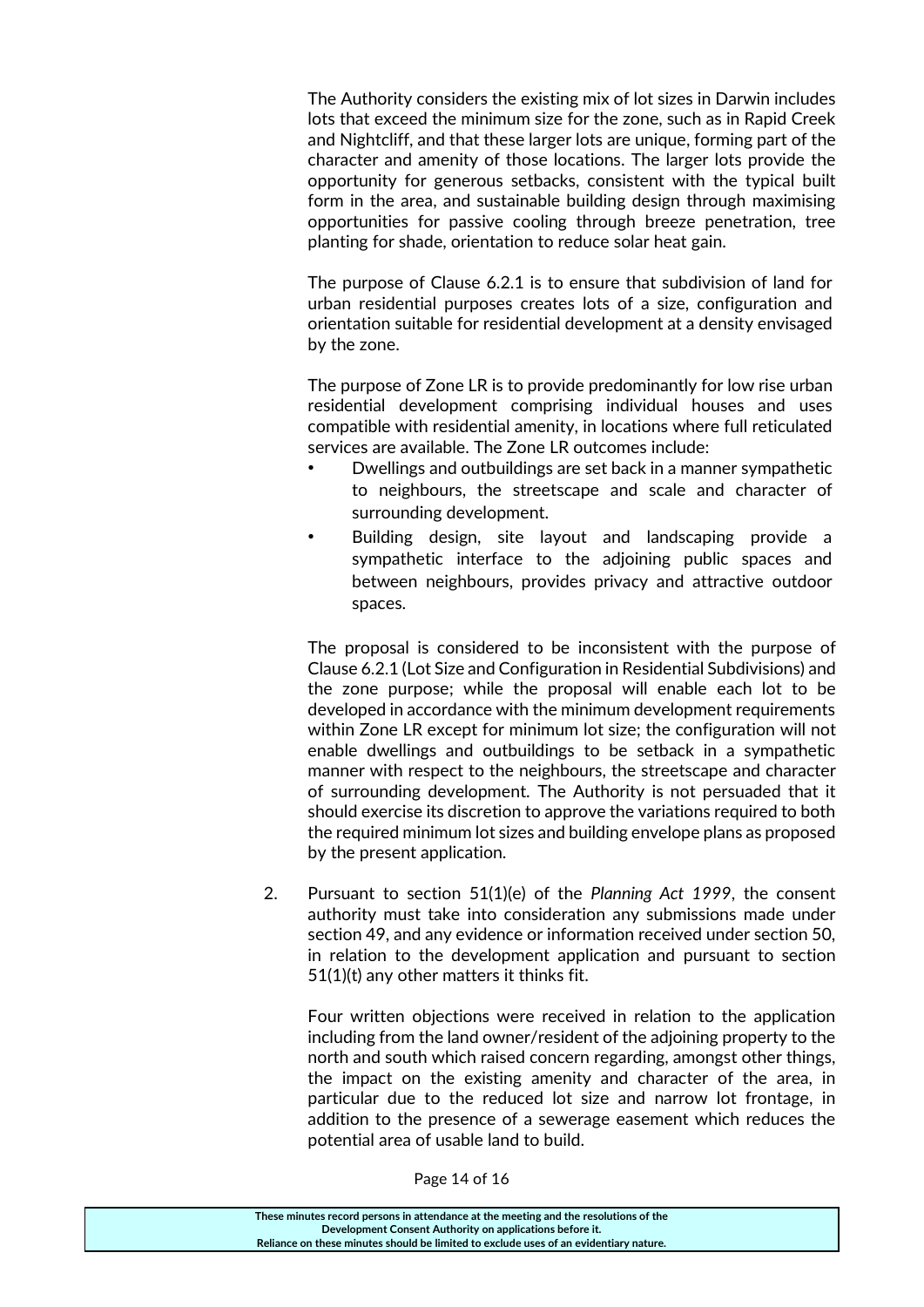Submissions identify a feature of the established neighbourhood is the large suburban lots and were concerned that the subdivision would change the built form with dwellings built to the 1.5m minimum side boundary building setback rather than enabling generous side setbacks together with trees.

Ms Margaret Clinch attended the meeting and spoke to her submission. Ms Clinch noted the lot is marginal in size and too narrow to support subdivision, highlighting the site is not identified as an area of change and the proposal is not consistent with community expectation.

Ms Clinch informed the Authority that due to IT difficulties, she was unable to submit her submission electronically prior to the close of exhibition on Friday 18 February 2022. Hence it was submitted the following Monday, 21 February 2022. Ms Clinch stated that she was assured her submission would be accepted and considered.

The Authority advised Ms Clinch that while the submission was received outside the exhibition period, it was included in the report prepared by Development Assessment Services which has been considered by the Authority and given weight under section 51(1)(t) of the *Planning Act 1999*

The Authority considers the character of the existing street, Valder Road, and surrounding streets, including Johnston Place, Cummins Street, Chapman Road are defined by larger lots and wide street frontages which are unique to the area. These lots provide opportunities for generous setbacks, consistent with the typical built form in the area, and sustainable building design through maximising opportunities for passive cooling through breeze penetration and landscaping to provide suitable screening between neighbours. Having considered all the matters before it, the Authority does not consider that the Applicant has provided sufficient justification to persuade the Authority to exercise its discretion to waive compliance with both the minimum Lot size and building envelope requirements.

#### **FOR: 3 AGAINST: 2 ABSTAIN: 0**

- NOTE: Member, Mark Blackburn, supported the development application as proposed and considers that:
	- 1. he agrees with each reason listed in Section 9 but also notes that the minimum frontage of each block are 14.32m and 14.327m respectively and that for a 17m building frontage (17m x17m) for a 20 m frontage block equates will result in 85% building mass at the frontage of each site. In contrast he notes for a 11.6m for a 14.32m frontage equates to 81% development of the frontage of the site and 11.6m for a 14.327m equates to around 81% of the building mass at the frontage of the site. Noting the impact of development on the proposed subdivision frontages as considered are significantly less intense than for any two 20 m frontage with a required 17m envelope; and